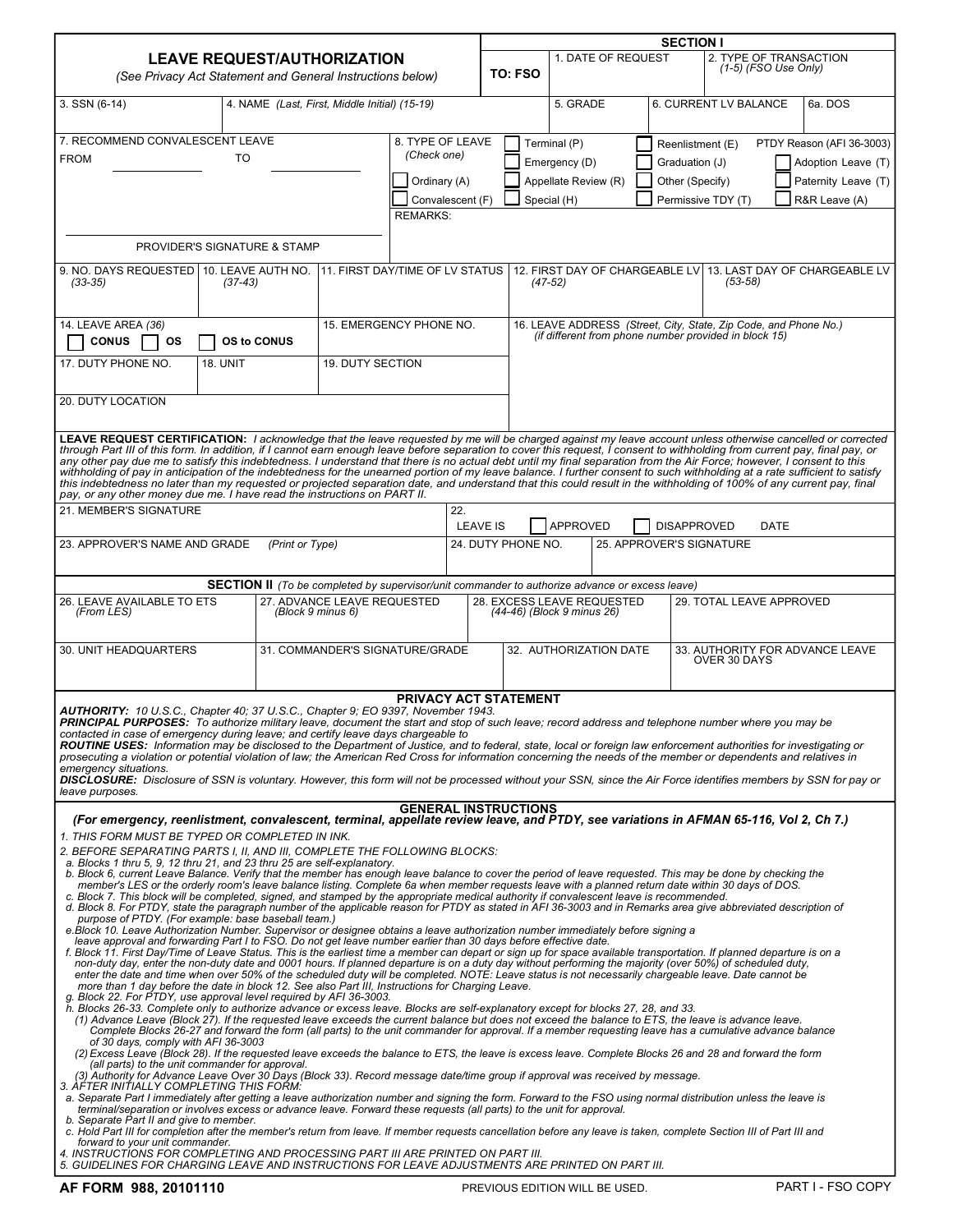|                                                                                                                                                                                                                                                                                                                                                                                                                                                                                                                                                                                                                                                                                                                                                                                                                                                                                                                                                                                                                                                                                                                                                                                                                                                                                                                                                                                                                                                                                                                                                                                                                                                                                                                                                                                                                                                                                                                                                                                                                                                                                                                                                                                                                                                                                                                                                                                                                                                                                                                                                                                                                                                                                                                                                                                                                                                                                                                                                                                                                                                                                                                                                                                                                                                                                                                                                                                                                                                                                                                                                                                                                                                                                                                                                                                                                            |                                               |                         |                                                                                                             |                    |                                                                                                                           |  | <b>SECTION I</b>                                        |                                                  |                                                                                                                 |  |  |  |
|----------------------------------------------------------------------------------------------------------------------------------------------------------------------------------------------------------------------------------------------------------------------------------------------------------------------------------------------------------------------------------------------------------------------------------------------------------------------------------------------------------------------------------------------------------------------------------------------------------------------------------------------------------------------------------------------------------------------------------------------------------------------------------------------------------------------------------------------------------------------------------------------------------------------------------------------------------------------------------------------------------------------------------------------------------------------------------------------------------------------------------------------------------------------------------------------------------------------------------------------------------------------------------------------------------------------------------------------------------------------------------------------------------------------------------------------------------------------------------------------------------------------------------------------------------------------------------------------------------------------------------------------------------------------------------------------------------------------------------------------------------------------------------------------------------------------------------------------------------------------------------------------------------------------------------------------------------------------------------------------------------------------------------------------------------------------------------------------------------------------------------------------------------------------------------------------------------------------------------------------------------------------------------------------------------------------------------------------------------------------------------------------------------------------------------------------------------------------------------------------------------------------------------------------------------------------------------------------------------------------------------------------------------------------------------------------------------------------------------------------------------------------------------------------------------------------------------------------------------------------------------------------------------------------------------------------------------------------------------------------------------------------------------------------------------------------------------------------------------------------------------------------------------------------------------------------------------------------------------------------------------------------------------------------------------------------------------------------------------------------------------------------------------------------------------------------------------------------------------------------------------------------------------------------------------------------------------------------------------------------------------------------------------------------------------------------------------------------------------------------------------------------------------------------------------------------------|-----------------------------------------------|-------------------------|-------------------------------------------------------------------------------------------------------------|--------------------|---------------------------------------------------------------------------------------------------------------------------|--|---------------------------------------------------------|--------------------------------------------------|-----------------------------------------------------------------------------------------------------------------|--|--|--|
| <b>LEAVE REQUEST/AUTHORIZATION</b><br>(See Privacy Act Statement and General Instructions below)                                                                                                                                                                                                                                                                                                                                                                                                                                                                                                                                                                                                                                                                                                                                                                                                                                                                                                                                                                                                                                                                                                                                                                                                                                                                                                                                                                                                                                                                                                                                                                                                                                                                                                                                                                                                                                                                                                                                                                                                                                                                                                                                                                                                                                                                                                                                                                                                                                                                                                                                                                                                                                                                                                                                                                                                                                                                                                                                                                                                                                                                                                                                                                                                                                                                                                                                                                                                                                                                                                                                                                                                                                                                                                                           |                                               |                         |                                                                                                             |                    | 1. DATE OF REQUEST                                                                                                        |  |                                                         | 2. TYPE OF TRANSACTION<br>$(1-5)$ (FSO Use Only) |                                                                                                                 |  |  |  |
| $3.$ SSN $(6-14)$                                                                                                                                                                                                                                                                                                                                                                                                                                                                                                                                                                                                                                                                                                                                                                                                                                                                                                                                                                                                                                                                                                                                                                                                                                                                                                                                                                                                                                                                                                                                                                                                                                                                                                                                                                                                                                                                                                                                                                                                                                                                                                                                                                                                                                                                                                                                                                                                                                                                                                                                                                                                                                                                                                                                                                                                                                                                                                                                                                                                                                                                                                                                                                                                                                                                                                                                                                                                                                                                                                                                                                                                                                                                                                                                                                                                          | 4. NAME (Last, First, Middle Initial) (15-19) |                         |                                                                                                             |                    |                                                                                                                           |  | 6. CURRENT LV BALANCE                                   |                                                  | 6a. DOS                                                                                                         |  |  |  |
| 7. RECOMMEND CONVALESCENT LEAVE<br>8. TYPE OF LEAVE<br>(Check one)<br><b>FROM</b><br>TO<br>Ordinary (A)<br>Convalescent (F)<br><b>REMARKS:</b>                                                                                                                                                                                                                                                                                                                                                                                                                                                                                                                                                                                                                                                                                                                                                                                                                                                                                                                                                                                                                                                                                                                                                                                                                                                                                                                                                                                                                                                                                                                                                                                                                                                                                                                                                                                                                                                                                                                                                                                                                                                                                                                                                                                                                                                                                                                                                                                                                                                                                                                                                                                                                                                                                                                                                                                                                                                                                                                                                                                                                                                                                                                                                                                                                                                                                                                                                                                                                                                                                                                                                                                                                                                                             |                                               |                         |                                                                                                             |                    | Terminal (P)<br>Emergency (D)<br>Appellate Review (R)<br>Special (H)                                                      |  | Graduation (J)<br>Other (Specify)<br>Permissive TDY (T) |                                                  | Reenlistment (E) PTDY Reason (AFI 36-3003)<br><b>Adoption Leave (T)</b><br>Paternity Leave (T)<br>R&R Leave (A) |  |  |  |
| 9. NO. DAYS REQUESTED   10. LEAVE AUTH NO.                                                                                                                                                                                                                                                                                                                                                                                                                                                                                                                                                                                                                                                                                                                                                                                                                                                                                                                                                                                                                                                                                                                                                                                                                                                                                                                                                                                                                                                                                                                                                                                                                                                                                                                                                                                                                                                                                                                                                                                                                                                                                                                                                                                                                                                                                                                                                                                                                                                                                                                                                                                                                                                                                                                                                                                                                                                                                                                                                                                                                                                                                                                                                                                                                                                                                                                                                                                                                                                                                                                                                                                                                                                                                                                                                                                 | PROVIDER'S SIGNATURE & STAMP                  |                         | 11. FIRST DAY/TIME OF LV STATUS                                                                             |                    |                                                                                                                           |  |                                                         |                                                  | 12. FIRST DAY OF CHARGEABLE LV 13. LAST DAY OF CHARGEABLE LV                                                    |  |  |  |
| (33-35)                                                                                                                                                                                                                                                                                                                                                                                                                                                                                                                                                                                                                                                                                                                                                                                                                                                                                                                                                                                                                                                                                                                                                                                                                                                                                                                                                                                                                                                                                                                                                                                                                                                                                                                                                                                                                                                                                                                                                                                                                                                                                                                                                                                                                                                                                                                                                                                                                                                                                                                                                                                                                                                                                                                                                                                                                                                                                                                                                                                                                                                                                                                                                                                                                                                                                                                                                                                                                                                                                                                                                                                                                                                                                                                                                                                                                    | $(37-43)$                                     |                         |                                                                                                             | $(47-52)$          |                                                                                                                           |  | $(53 - 58)$                                             |                                                  |                                                                                                                 |  |  |  |
| 14. LEAVE AREA (36)<br><b>CONUS</b><br><b>OS</b>                                                                                                                                                                                                                                                                                                                                                                                                                                                                                                                                                                                                                                                                                                                                                                                                                                                                                                                                                                                                                                                                                                                                                                                                                                                                                                                                                                                                                                                                                                                                                                                                                                                                                                                                                                                                                                                                                                                                                                                                                                                                                                                                                                                                                                                                                                                                                                                                                                                                                                                                                                                                                                                                                                                                                                                                                                                                                                                                                                                                                                                                                                                                                                                                                                                                                                                                                                                                                                                                                                                                                                                                                                                                                                                                                                           | 15. EMERGENCY PHONE NO.<br>OS to CONUS        |                         |                                                                                                             |                    | 16. LEAVE ADDRESS (Street, City, State, Zip Code, and Phone No.)<br>(if different from phone number provided in block 15) |  |                                                         |                                                  |                                                                                                                 |  |  |  |
| 17. DUTY PHONE NO.                                                                                                                                                                                                                                                                                                                                                                                                                                                                                                                                                                                                                                                                                                                                                                                                                                                                                                                                                                                                                                                                                                                                                                                                                                                                                                                                                                                                                                                                                                                                                                                                                                                                                                                                                                                                                                                                                                                                                                                                                                                                                                                                                                                                                                                                                                                                                                                                                                                                                                                                                                                                                                                                                                                                                                                                                                                                                                                                                                                                                                                                                                                                                                                                                                                                                                                                                                                                                                                                                                                                                                                                                                                                                                                                                                                                         | <b>18. UNIT</b>                               | <b>19. DUTY SECTION</b> |                                                                                                             |                    |                                                                                                                           |  |                                                         |                                                  |                                                                                                                 |  |  |  |
| 20. DUTY LOCATION                                                                                                                                                                                                                                                                                                                                                                                                                                                                                                                                                                                                                                                                                                                                                                                                                                                                                                                                                                                                                                                                                                                                                                                                                                                                                                                                                                                                                                                                                                                                                                                                                                                                                                                                                                                                                                                                                                                                                                                                                                                                                                                                                                                                                                                                                                                                                                                                                                                                                                                                                                                                                                                                                                                                                                                                                                                                                                                                                                                                                                                                                                                                                                                                                                                                                                                                                                                                                                                                                                                                                                                                                                                                                                                                                                                                          |                                               |                         |                                                                                                             |                    |                                                                                                                           |  |                                                         |                                                  |                                                                                                                 |  |  |  |
| LEAVE REQUEST CERTIFICATION: I acknowledge that the leave requested by me will be charged against my leave account unless otherwise cancelled or corrected<br>through Part III of this form. In addition, if I cannot earn enough leave before separation to cover this request, I consent to withholding from current pay, final pay, or<br>any other pay due me to satisfy this indebtedness. I understand that there is no actual debt until my final separation from the Air Force; however, I consent to this<br>withholding of pay in anticipation of the indebtedness for the unearned portion of my leave balance. I further consent to such withholding at a rate sufficient to satisfy<br>this indebtedness no later than my requested or projected separation date, and understand that this could result in the withholding of 100% of any current pay, final<br>pay, or any other money due me. I have read the instructions on PART II.<br>21. MEMBER'S SIGNATURE                                                                                                                                                                                                                                                                                                                                                                                                                                                                                                                                                                                                                                                                                                                                                                                                                                                                                                                                                                                                                                                                                                                                                                                                                                                                                                                                                                                                                                                                                                                                                                                                                                                                                                                                                                                                                                                                                                                                                                                                                                                                                                                                                                                                                                                                                                                                                                                                                                                                                                                                                                                                                                                                                                                                                                                                                                            |                                               |                         | 22.                                                                                                         |                    |                                                                                                                           |  |                                                         |                                                  |                                                                                                                 |  |  |  |
| 23. APPROVER'S NAME AND GRADE                                                                                                                                                                                                                                                                                                                                                                                                                                                                                                                                                                                                                                                                                                                                                                                                                                                                                                                                                                                                                                                                                                                                                                                                                                                                                                                                                                                                                                                                                                                                                                                                                                                                                                                                                                                                                                                                                                                                                                                                                                                                                                                                                                                                                                                                                                                                                                                                                                                                                                                                                                                                                                                                                                                                                                                                                                                                                                                                                                                                                                                                                                                                                                                                                                                                                                                                                                                                                                                                                                                                                                                                                                                                                                                                                                                              | (Print or Type)                               |                         | <b>LEAVE IS</b>                                                                                             | 24. DUTY PHONE NO. | APPROVED                                                                                                                  |  | <b>DISAPPROVED</b><br>25. APPROVER'S SIGNATURE          | DATE                                             |                                                                                                                 |  |  |  |
|                                                                                                                                                                                                                                                                                                                                                                                                                                                                                                                                                                                                                                                                                                                                                                                                                                                                                                                                                                                                                                                                                                                                                                                                                                                                                                                                                                                                                                                                                                                                                                                                                                                                                                                                                                                                                                                                                                                                                                                                                                                                                                                                                                                                                                                                                                                                                                                                                                                                                                                                                                                                                                                                                                                                                                                                                                                                                                                                                                                                                                                                                                                                                                                                                                                                                                                                                                                                                                                                                                                                                                                                                                                                                                                                                                                                                            |                                               |                         |                                                                                                             |                    |                                                                                                                           |  |                                                         |                                                  |                                                                                                                 |  |  |  |
| DATE/TIME DEPART PERM                                                                                                                                                                                                                                                                                                                                                                                                                                                                                                                                                                                                                                                                                                                                                                                                                                                                                                                                                                                                                                                                                                                                                                                                                                                                                                                                                                                                                                                                                                                                                                                                                                                                                                                                                                                                                                                                                                                                                                                                                                                                                                                                                                                                                                                                                                                                                                                                                                                                                                                                                                                                                                                                                                                                                                                                                                                                                                                                                                                                                                                                                                                                                                                                                                                                                                                                                                                                                                                                                                                                                                                                                                                                                                                                                                                                      | DATE/TIME RETURN PERM                         |                         | <b>SECTION II</b> (For member's use to record data for leave originating outside CONUS)<br>DATE DEPART DESG |                    | DATE ARR CONUS                                                                                                            |  | DATE DEPART CONUS                                       |                                                  | DATE RETURN DESG                                                                                                |  |  |  |
| <b>DUTY STATION</b>                                                                                                                                                                                                                                                                                                                                                                                                                                                                                                                                                                                                                                                                                                                                                                                                                                                                                                                                                                                                                                                                                                                                                                                                                                                                                                                                                                                                                                                                                                                                                                                                                                                                                                                                                                                                                                                                                                                                                                                                                                                                                                                                                                                                                                                                                                                                                                                                                                                                                                                                                                                                                                                                                                                                                                                                                                                                                                                                                                                                                                                                                                                                                                                                                                                                                                                                                                                                                                                                                                                                                                                                                                                                                                                                                                                                        | <b>DUTY STATION</b>                           |                         | PAY AREA                                                                                                    |                    |                                                                                                                           |  |                                                         |                                                  | PAY AREA                                                                                                        |  |  |  |
|                                                                                                                                                                                                                                                                                                                                                                                                                                                                                                                                                                                                                                                                                                                                                                                                                                                                                                                                                                                                                                                                                                                                                                                                                                                                                                                                                                                                                                                                                                                                                                                                                                                                                                                                                                                                                                                                                                                                                                                                                                                                                                                                                                                                                                                                                                                                                                                                                                                                                                                                                                                                                                                                                                                                                                                                                                                                                                                                                                                                                                                                                                                                                                                                                                                                                                                                                                                                                                                                                                                                                                                                                                                                                                                                                                                                                            |                                               |                         | <b>INSTRUCTIONS FOR MEMBERS DEPARTING ON LEAVE</b>                                                          |                    |                                                                                                                           |  |                                                         |                                                  |                                                                                                                 |  |  |  |
| 1. If you take more leave than you will accumulate before date of separation (DOS), the FSO immediately collects all pay and allowances you receive<br>during the period of excess leave.<br>2. Remember:<br>a. Your leave is normally effective on the date you include in your leave request as "first day of chargeable leave."<br>b. If you want to change your starting or projected return date before departing on leave, you must notify the leave-approving authority.<br>c. When you sign up for space-available transportation, you have started a period of leave. Once space-available travel has been signed for, leave is<br>charged according to the table on Part III. (Authority: AFI 36-3003).<br>3. You must be in the local area of your permanent duty station before start, and upon completion of leave. Local area is defined as the place of<br>residence or home from which the member commutes to the duty station on a daily workday basis.<br>4. Before departure, you must have an approved leave authorization (AF Form 988, Leave Request/Authorization) or special order and enough funds for<br>expenses, including costs for travel. Do not assume you can return on time by military air transportation.<br>5. You must be able to be contacted through the address or phone number shown on your leave authorization. Members with key mobility deployment<br>responsibilities must notify their unit mobility officer, NCO or alternate of scheduled leave as soon as possible before departure.<br>6. If you need an extension of leave, call or send a telegram to the individual who approved your leave. If you are on emergency leave, ask the nearest<br>American Red Cross chapter to verify the continuing emergency to the leave-approving authority.<br>7. If you require medical or dental treatment while on leave, go to the nearest uniformed services treatment facility. If you must be treated for an<br>emergency at a civilian facility, instruct the civilian source of care to submit a claim for payment to the nearest Air Force medical treatment<br>facility/Resource Management Office. The claim must be itemized, including diagnosis, medical records, your pay grade, military address, and SSN.<br>a. If you are hospitalized in a military medical treatment facility, ensure that your organization of assignment is notified as soon as possible.<br>b. If you are hospitalized in a civilian facility, notify the nearest Air Force medical treatment facility (Patient Affairs Office) as soon as possible<br>8. If you are in need of funds, go to the nearest Air force finance office and show this leave form and current Leave and Earnings Statement (LES).<br>Casual payments, if authorized, cannot exceed unpaid pay and allowances to date. If you do not have your LES, you may experience a delay.<br>9. Observe all traffic rules if you travel by automobile.<br>10. If you plan to travel by commercial air at reduced rates, contact the airline to learn what documents you need.<br>11. It is your responsibility to return to your permanent duty station or obtain a leave extension from your supervisor before expiration date of your leave.<br>12. If traveling by DoD-owned aircraft, MAC contract flights, or commercial air, you must comply with dress requirements according to AFI 36-2903 and<br>DoDI 1334.1.<br>13. During PTDY, days not used for reason stated in Section I, block 8, are chargeable as leave. Proof of use may be required.<br>14. You must meet all appointments while on leave or reschedule the appointments before departure.<br>15. Before you depart on leave, you should complete DD Form 2258. Temporary Mail Disposition Instructions, at the Postal Service Center, to direct your |                                               |                         |                                                                                                             |                    |                                                                                                                           |  |                                                         |                                                  |                                                                                                                 |  |  |  |

I